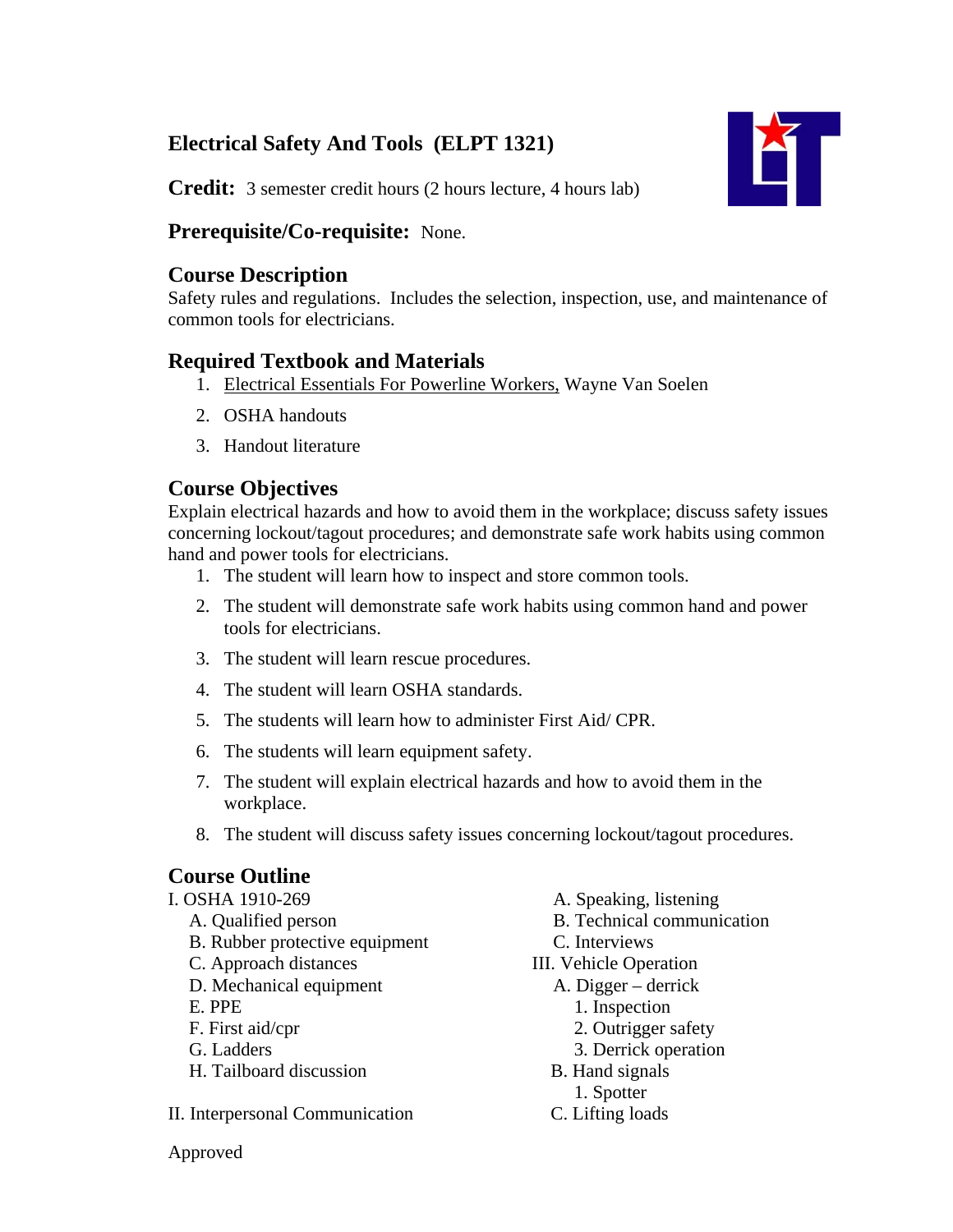ELPT 1321 Course Syllabus

- 1. Safe loading
- 2. Load charts
- V. Tools
	- A. Proper inspection and use and storage
		- 1. Cover up
		- 2. Power tools
		- 3. Insulated tools
		- 4. Grounds
		- 5. Hoists
		- 6. Test equipment
		- 7. Ladders
		- 8. Load binding equipment
		- 9. Hotsticks
- VI. Basic Construction
	- A. Pole framing
	- B. Specifications
	- C. Grounds

### **Grade Scale**

| $90 - 100$ | A |
|------------|---|
| $80 - 89$  | B |
| $70 - 79$  | C |
| $60 - 69$  | D |
| $0 - 59$   | F |

### **Course Evaluation**

Final grades will be calculated according to the following criteria:

| Activity                   | Percentage |
|----------------------------|------------|
| <b>OSHA Exam</b>           | 15%        |
| <b>Communication Exam</b>  | 10%        |
| <b>Basic Construction</b>  | 10%        |
| Conductor sagging          | 10%        |
| <b>Equipment Operation</b> | 15%        |
| <b>Basic hotstick</b>      | 10%        |
| <b>Transformer Install</b> | 15%        |
| Daily Grades               | 15%        |
| <b>T</b> otal              | 100%       |

#### **Grade points will be awarded in accordance with the college catalog**

- 1. Assignments are due on the due date assigned. Late assignments will not be accepted.
- 2. Tests must be taken on the announced date.
- 3. Daily grades include participation in classroom labs and skill level evaluations.
- D. Guys and anchors
- E. Wire sagging
- VII. Transformer installation
	- A. Specifications
	- B. Connections
	- C. Installation procedure

#### IV. Resume

- A. Writing resumes
	- 1. Formatting
	- 2. Word use
	- 3. Presentation
- B. Interview skills
	- 1. Proper dress
	- 2. Body language
	- 3. Presentation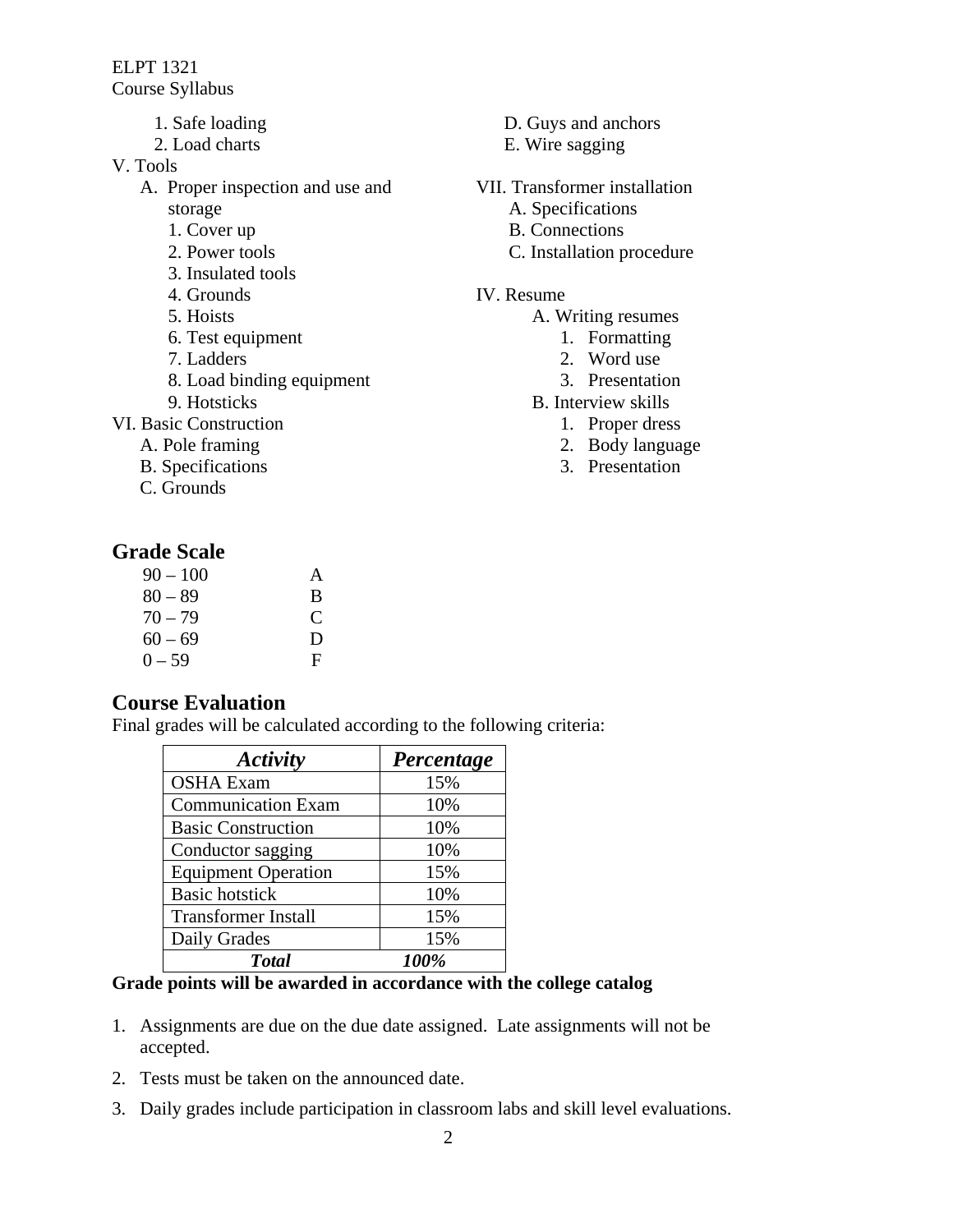ELPT 1321 Course Syllabus

#### **Course Requirements:**

- 1. Explain and follow relevant OSHA safety rules
- 2. Perform effective communication
- 3. Perform safe vehicle operation
- 4. Meet certification requirements for first aid/CPR
- 5. Perform proper inspection, use, and storage for required tools
- 6. Inspect and use basic hotsticks
- 7. Apply specifications for power line construction
- 8. Perform power line construction
- 9. Perform transformer installations and connections

#### **Attendance Policy:**

- 1. Class attendance is important to obtain the educational objectives of this course. Prospective employers may also review your attendance records. Regular attendance and being on time for classes will have a positive effect on your academics and employment opportunities.
- 2. Two absences will result 1 letter grade drop, three absences drop 2 letter grades.
- 3. **Four absences result on an F for the semester.**

#### **Course Policies**

- 1. No food or drinks in class.
- 2. Daily Lab grades cannot be made up
- 3. No make ups for Lab tests.
- 4. Any written test retake has an 80 points as maximum grade..
- 5. LIT is a tobacco free campus- no tobacco products allowed
- 6. Students must have and wear all required clothing including climbing boots at all times, and have PPE and tools for participation in class.
- 7. Students must have and wear **all required clothing, including climbing boots at all times,** and have PPE and tools for participation in *class and Lab*.
- 8. Turn off all Cell Phones during class and when on the field. Unauthorized cell phone use will result in a 0 for the daily grade.
- 9. Do not bring children to class.
- 10. Cheating of any kind will not be tolerated. Students caught cheating or helping someone to cheat can and will be removed from the class for the semester. Cheating can result from expulsion from LIT.
- 11. If you wish to drop a course, the student is responsible for initiating and completing the drop process. If you stop coming to class and fail to drop the course, you will earn an 'F' in the course.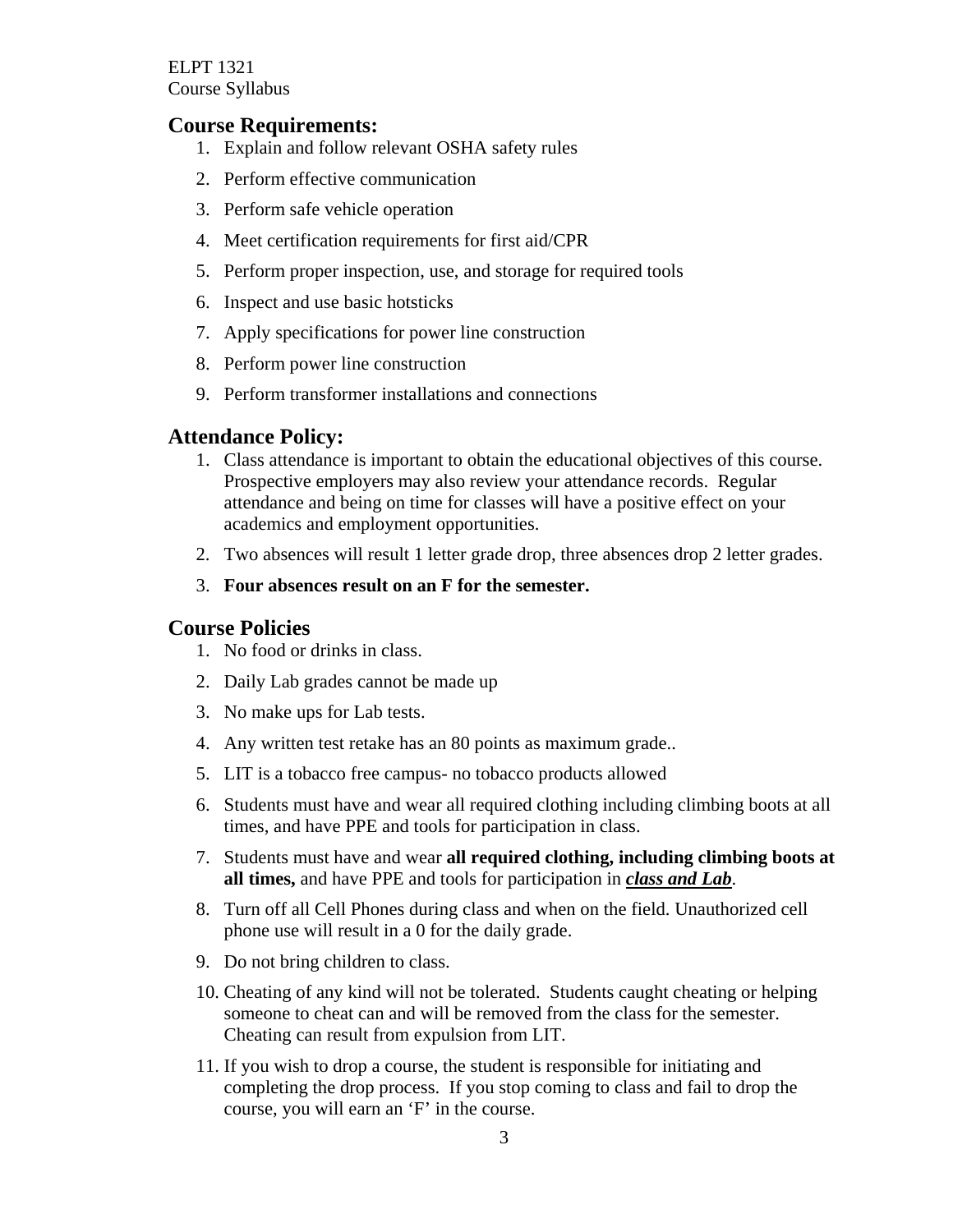- 12. Internet Usage
	- a. Classroom computers have access to the internet.
	- b. Student usage of the internet will be monitored.
	- c. Proper usage of the internet will be allowed. Used for classroom research or as directed.
	- d. Any unauthorized use of the internet will not be tolerated.
	- e. Improper usage of the internet, such as profanity, pornography, gambling, etc… will result in disciplinary action not limited to expulsion from LIT.

## **Disabilities Statement**

The Americans with Disabilities Act of 1992 and Section 504 of the Rehabilitation Act of 1973 are federal anti-discrimination statutes that provide comprehensive civil rights for persons with disabilities. Among other things, these statutes require that all students with documented disabilities be guaranteed a learning environment that provides for reasonable accommodations for their disabilities. If you believe you have a disability requiring an accommodation, please contact the Special Populations Coordinator at (409) 880-1737 or visit the office in Student Services, Cecil Beeson Building.

### **Student Code of Conduct Statement**

It is the responsibility of all registered Lamar Institute of Technology students to access, read, understand and abide by all published policies, regulations, and procedures listed in the LIT Catalog and Student Handbook. The LIT Catalog and Student Handbook may be accessed at www.lit.edu or obtained in print upon request at the Student Services Office.

| Week    | <b>Topic</b>                       | <b>Reference</b> |
|---------|------------------------------------|------------------|
|         | Course introduction and policies   | Handouts         |
|         | Lecture                            |                  |
|         | Lab: Vehicle maintenance,          |                  |
|         | inspection, operation              |                  |
| 2/3/4   | OSHA 1910.269                      | Handouts         |
|         | Lecture                            |                  |
|         | Lab: Vehicle operation, inspection |                  |
|         | Project: Set pole circle           |                  |
| 5/6     | Communication                      | Handouts         |
|         | Lecture                            |                  |
|         | Lab: Communication exercises       |                  |
| 7/8     | Resume preparation                 | Handouts         |
|         | Lecture                            |                  |
|         | Lab: Writing resume                |                  |
| 9/10/11 | Wire sagging                       | Handouts         |
|         | Lecture                            |                  |
|         | Lab: Tool inspection and use       |                  |
|         | Project: Sag primary conductor     |                  |

# **Course Schedule**